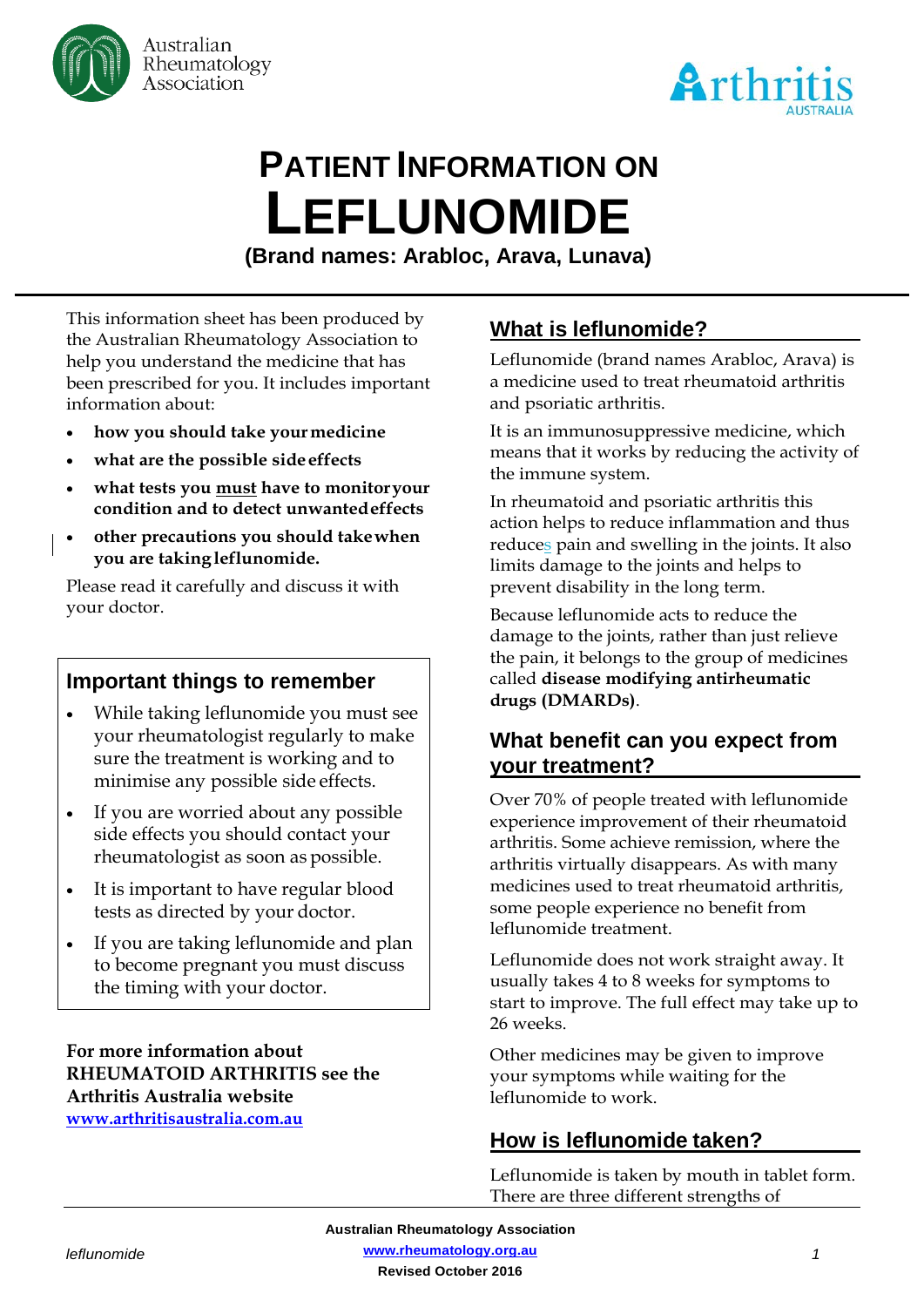leflunomide tablets: 10mg, 20mg and 100mg. The usual dose is 10mg or 20mg once daily. Sometimes a higher dose may be given to begin with, but side effects are more common with this approach.

The tablets should be swallowed whole, not chewed or broken. They can be taken with or without food.

Leflunomide may be used with other arthritis medicines including:

- other DMARDs such as methotrexate
- biological DMARDs (a newer type of DMARD, which act on naturalsubstances in the body that contribute to inflammation and jointdamage)
- steroid medicines such as prednisolone or cortisone injections into thejoint
- anti-inflammatory medicines (NSAIDs) such as naproxen (Naprosyn) oribuprofen (Brufen, Nurofen)
- simple pain medicines such as paracetamol.

There are separate information sheets for the medicines mentioned above.

#### *How long is the treatment continued?*

Treatment with leflunomide can be continued for more than 10 years as long as it is effective and no serious side effectsoccur. If leflunomide treatment is stopped for more than a few weeks there is a risk that your condition will worsen. Continue with your treatment unless advised by your doctor or unless side effects develop.

# **Are there any side effects?**

You might experience side effects with your treatment. Tell your doctor if you are concerned about possible side effects.

If you do experience side effects, a reduction in dose may minimise these so that you can continue to take the medicine. Your doctor will advise on any dose changes that are necessary.

#### *Most common possible side effects*

• Leflunomide may cause a dry mouthor mouth ulcers

- Up to 20% of people experience stomach and bowel side effects when taking leflunomide. These effects can include *excessive wind, bowel discomfort, loss of appetite, nausea* (feeling sick) and*diarrhoea*. They often lessen after a few weeks of treatment; they may be reduced by drinking plenty ofwater.
- Up to 10% of people may have other common side effects such as *skin rash*, *reversible thinning of hair, increase in blood pressure* or *dizziness*. These side effectsare not usually serious and may lessen with continued treatment.

#### *Less common or rare possible side effects*

There are some rare but potentially serious side effects with leflunomide. These are more likely if leflunomide is being taken with methotrexate.

• *Blood counts*: Leflunomide can cause adrop in the number of white blood cells, which are needed to fight infection. It can also cause a drop in the number of platelets, which help to stop bleeding.

Regular blood tests aim to pick these problems up early when they occur. However, if you develop a sore mouth, mouth ulcers, easy bruising, nosebleeds, bleeding gums, breathlessness, infection or fever tell your doctor straight away.

- *Infections:* There is an increased risk of developing some infections, especially herpes zoster (chicken pox andshingles). You should try to avoid contact with people who have these infections. If you have an infection or persistent fever, tell your doctor straight away.
- *Liver tests*: Leflunomide can cause liver tests to rise. These changes are usually mild and improve when the medicineis stopped or reduced.

The effects on the liver do not usually cause symptoms unless they are severe so regular blood tests are important. If you develop symptoms such as yellow discolouration of the whites of your eyes or yellow skin, tell your doctor straight away.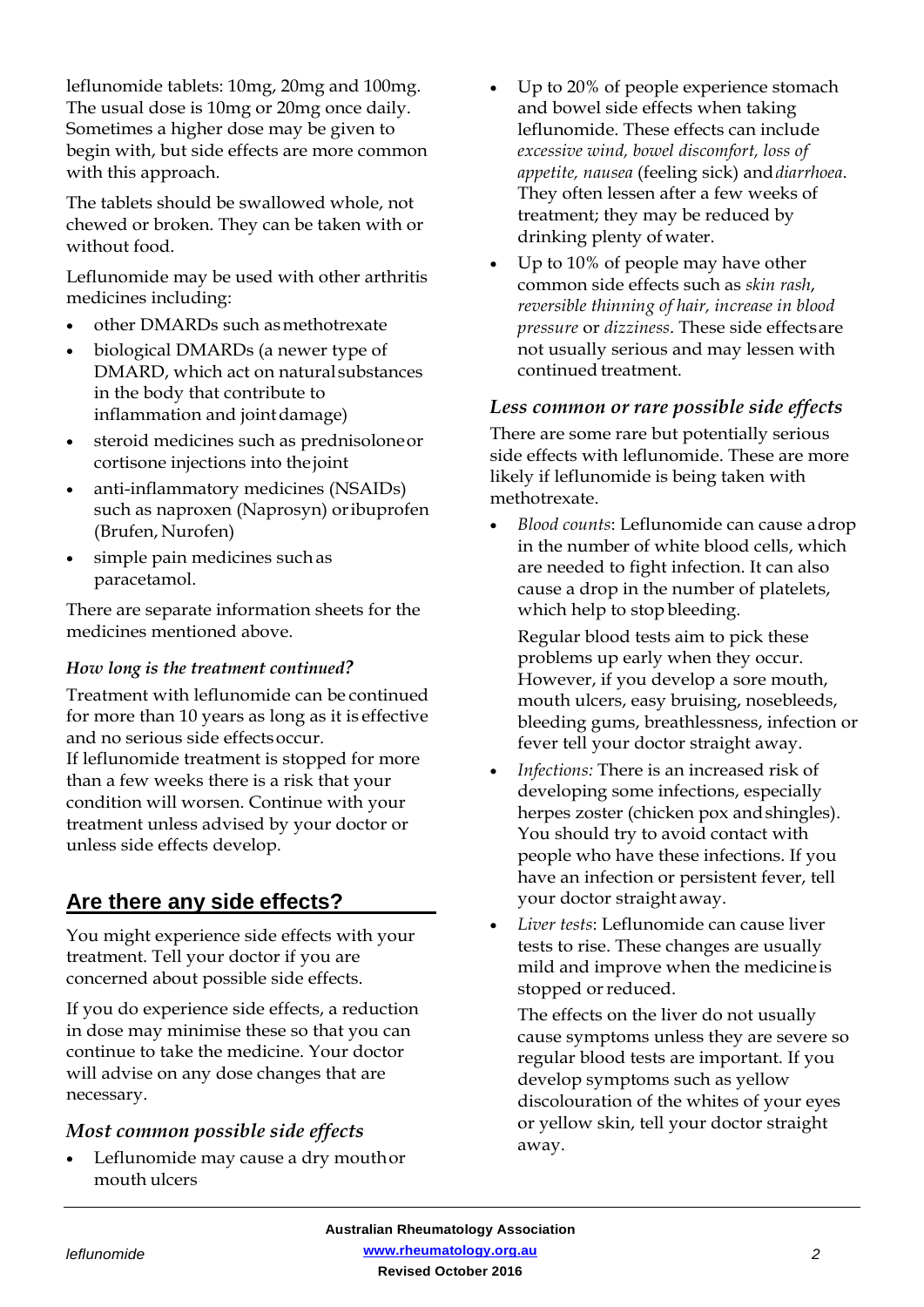- There have been rare reports of*numbness (neuropathy)* in patients taking leflunomide.
- There have been rare reports of*lung inflammation* in patients taking leflunomide.

# **What precautions are necessary?**

#### *Blood tests*

- As leflunomide may affect liver andblood cells, you **must** have regular blood tests during your treatment. This is very important as you may not get symptoms with some of these problems.
- Blood tests are particularly important during the first few months of treatment and when leflunomide is taken with methotrexate.
- As well as monitoring for side effects, blood tests help to monitor yourcondition to determine if the treatment iseffective.
- You will need to have full blood counts and liver function tests every 2 to 4weeks for the first few months of treatment and then every 1 to 3 months after that.
- Your general practitioner (GP) will be informed about the monitoring schedule. It is important to see your GP if you have been asked to do so as they have an important role to play in monitoringyour condition.

#### *Use with other medicines*

- Leflunomide can interact with other medicines. You should tell your doctor (including your general practitioner, rheumatologist and others) about all medicines you are taking or plan to take. This includes over the counter or herbal/naturopathic medicines. You should also mention your treatmentwhen you see other healthprofessionals.
- In particular, leflunomide can interfere with phenytoin (for epilepsy), warfarin (a blood thinning medicine) andtolbutamide (for diabetes).
- If you are taking leflunomide, it is recommended you should not be immunised with 'live' vaccines suchas

MMR (measles, mumps and rubella), BCG (Bacillus Calmette Guerin), OPV (oral polio vaccine) or yellow fever. Talk with your rheumatologist before receiving any vaccines.

#### *Use with alcohol*

- Because leflunomide can affect your liver, you should avoid heavy alcohol use while taking it.
- It is not known precisely what level of drinking is safe when on leflunomide. However, there is general agreement that1 to 2 standard drinks taken once or twice a week is unlikely to cause aproblem.
- Drinking more than 4 standard drinkson one occasion, even if infrequently, is strongly discouraged.